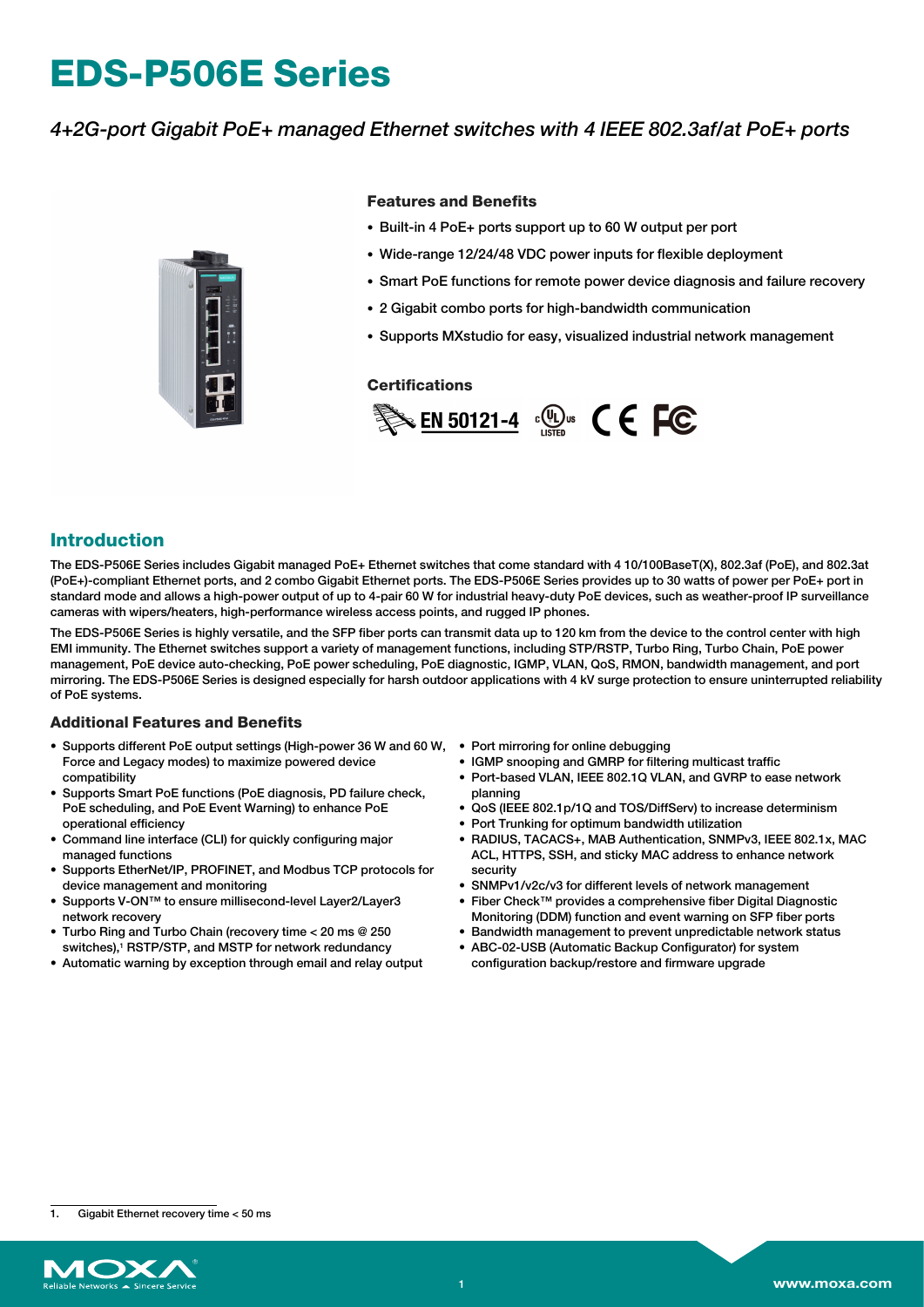# **Specifications**

## Ethernet Interface

| Combo Ports (10/100/1000BaseT(X) or 100/<br>1000BaseSFP+) | $\overline{2}$<br>Full/Half duplex mode<br>Auto MDI/MDI-X connection<br>Auto negotiation speed                                                                                                                                                                                                                                                                                                                                                                                |
|-----------------------------------------------------------|-------------------------------------------------------------------------------------------------------------------------------------------------------------------------------------------------------------------------------------------------------------------------------------------------------------------------------------------------------------------------------------------------------------------------------------------------------------------------------|
| PoE Ports (10/100BaseT(X), RJ45 connector)                | 4<br>Full/Half duplex mode<br>Auto MDI/MDI-X connection<br>Auto negotiation speed                                                                                                                                                                                                                                                                                                                                                                                             |
| <b>Standards</b>                                          | IEEE 802.1D-2004 for Spanning Tree Protocol<br>IEEE 802.1p for Class of Service<br>IEEE 802.1Q for VLAN Tagging<br>IEEE 802.1s for Multiple Spanning Tree Protocol<br>IEEE 802.1w for Rapid Spanning Tree Protocol<br>IEEE 802.1X for authentication<br>IEEE 802.3 for 10BaseT<br>IEEE 802.3ab for 1000BaseT(X)<br>IEEE 802.3ad for Port Trunk with LACP<br>IEEE 802.3u for 100BaseT(X) and 100BaseFX<br>IEEE 802.3x for flow control<br>IEEE 802.3z for 1000BaseSX/LX/LHX/ZX |
| <b>Ethernet Software Features</b>                         |                                                                                                                                                                                                                                                                                                                                                                                                                                                                               |
| Filter                                                    | 802.1Q VLAN, GMRP, GVRP, IGMP v1/v2/v3, Port-based VLAN                                                                                                                                                                                                                                                                                                                                                                                                                       |
| <b>Industrial Protocols</b>                               | EtherNet/IP, Modbus TCP, PROFINET                                                                                                                                                                                                                                                                                                                                                                                                                                             |
| Management                                                | Back Pressure Flow Control, BOOTP, DDM, DHCP Option 66/67/82, DHCP Server/<br>Client, Fiber check, Flow control, IPv4/IPv6, RARP, RMON, SMTP, SNMP Inform,<br>SNMPv1/v2c/v3, Syslog, Telnet, TFTP                                                                                                                                                                                                                                                                             |
| MIB                                                       | Bridge MIB, Ethernet-like MIB, MIB-II, P-BRIDGE MIB, Q-BRIDGE MIB, RMON MIB<br>Groups 1, 2, 3, 9, RSTP MIB                                                                                                                                                                                                                                                                                                                                                                    |
| <b>Redundancy Protocols</b>                               | Link Aggregation, MSTP, RSTP, STP, Turbo Chain, Turbo Ring v1/v2                                                                                                                                                                                                                                                                                                                                                                                                              |
| Security                                                  | Broadcast storm protection, HTTPS/SSL, MAC ACL, TACACS+, MAB authentication,<br>Sticky MAC, NTP authentication, Port Lock, RADIUS, SSH                                                                                                                                                                                                                                                                                                                                        |
| <b>Time Management</b>                                    | IEEE 1588v2 PTP (software-based), NTP Server/Client, SNTP                                                                                                                                                                                                                                                                                                                                                                                                                     |
| <b>Switch Properties</b>                                  |                                                                                                                                                                                                                                                                                                                                                                                                                                                                               |
| <b>IGMP Groups</b>                                        | 256                                                                                                                                                                                                                                                                                                                                                                                                                                                                           |
| Jumbo Frame Size                                          | 9.6 KB                                                                                                                                                                                                                                                                                                                                                                                                                                                                        |
| <b>MAC Table Size</b>                                     | 8 K                                                                                                                                                                                                                                                                                                                                                                                                                                                                           |
| Max. No. of VLANs                                         | 4096                                                                                                                                                                                                                                                                                                                                                                                                                                                                          |
| <b>Packet Buffer Size</b>                                 | 12 Mbits                                                                                                                                                                                                                                                                                                                                                                                                                                                                      |
| <b>Priority Queues</b>                                    | 4                                                                                                                                                                                                                                                                                                                                                                                                                                                                             |
| <b>VLAN ID Range</b>                                      | VID 1 to 4094                                                                                                                                                                                                                                                                                                                                                                                                                                                                 |
| <b>USB Interface</b>                                      |                                                                                                                                                                                                                                                                                                                                                                                                                                                                               |
| <b>Storage Port</b>                                       | USB Type A                                                                                                                                                                                                                                                                                                                                                                                                                                                                    |
| <b>LED</b> Interface                                      |                                                                                                                                                                                                                                                                                                                                                                                                                                                                               |
| <b>LED Indicators</b>                                     | PWR1, PWR2, STATE, FAULT, 10/100M (TP port), 10/100/1000M (Gigabit Combo port),<br>MSTR/HEAD, CPLR/TAIL, PoE                                                                                                                                                                                                                                                                                                                                                                  |

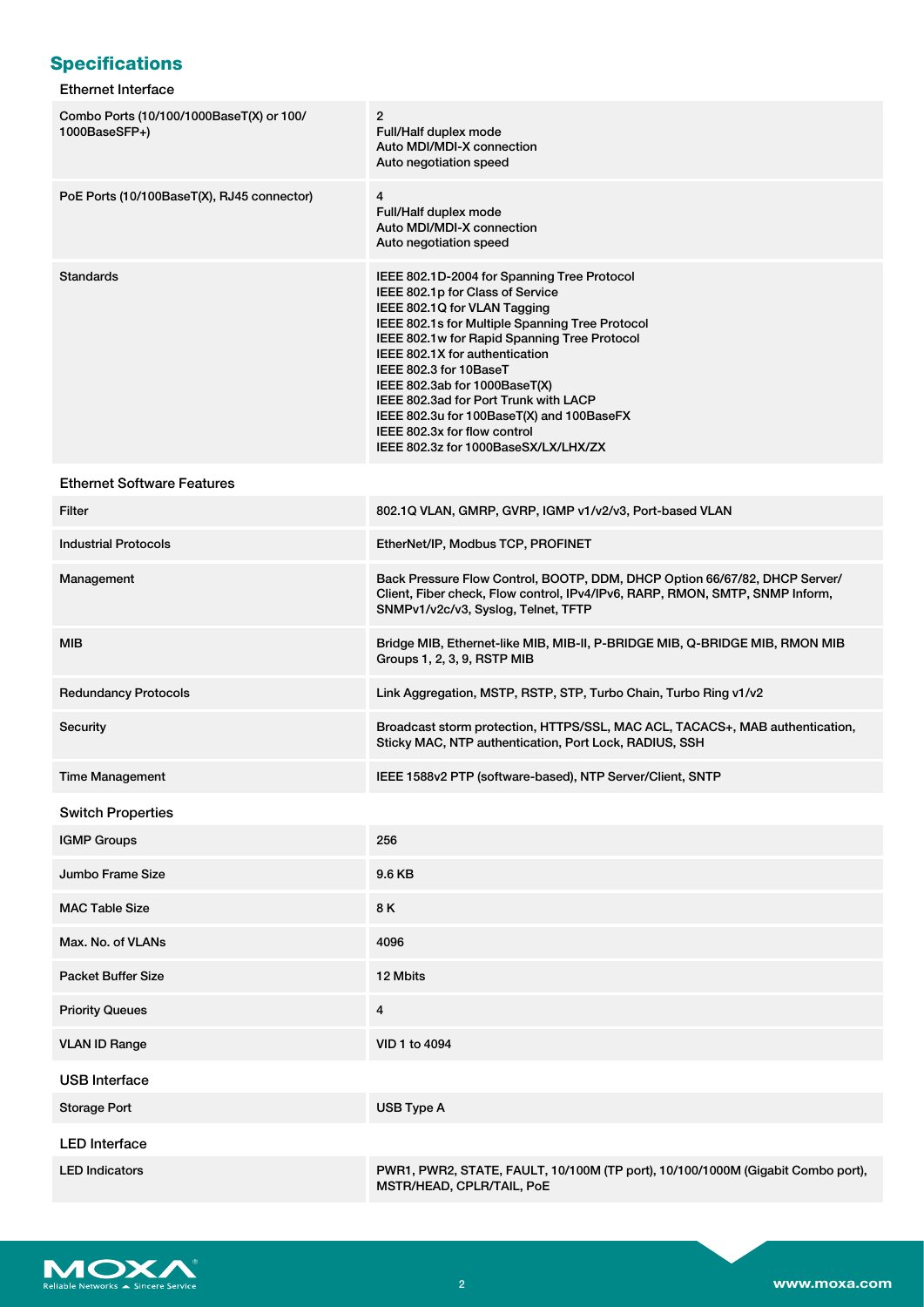## Serial Interface

| <b>Console Port</b>                    | USB-serial console (Type B connector)                                                                                                                               |
|----------------------------------------|---------------------------------------------------------------------------------------------------------------------------------------------------------------------|
| Input/Output Interface                 |                                                                                                                                                                     |
| <b>Digital Input Channels</b>          | 1                                                                                                                                                                   |
| <b>Digital Inputs</b>                  | Max. input current: 8 mA<br>$+13$ to $+30$ V for state 1<br>$-30$ to $+3$ V for state 0                                                                             |
| <b>Alarm Contact Channels</b>          | 1, Relay output with current carrying capacity of 0.5 A @ 48 VDC                                                                                                    |
| <b>Buttons</b>                         | <b>Reset button</b>                                                                                                                                                 |
| <b>DIP Switch Configuration</b>        |                                                                                                                                                                     |
| <b>Ethernet Interface</b>              | Turbo Ring, Master, Coupler, Reserve                                                                                                                                |
| <b>Power Parameters</b>                |                                                                                                                                                                     |
| <b>Input Voltage</b>                   | 12/24/48 VDC, Redundant dual inputs                                                                                                                                 |
| <b>Operating Voltage</b>               | 12 to 57 VDC (> 50 VDC for PoE+ output recommended)                                                                                                                 |
| <b>Input Current</b>                   | 4.08 A @ 48 VDC                                                                                                                                                     |
| Max. PoE Power Output per Port         | 60 W                                                                                                                                                                |
| Connection                             | 2 removable 4-contact terminal block(s)                                                                                                                             |
| Power Consumption (Max.)               | Max. 18.96 W full loading without PDs' consumption                                                                                                                  |
| <b>Total PoE Power Budget</b>          | Max. 180 W for total PD's consumption @ 48 VDC input<br>Max. 150 W for total PD's consumption @ 24 VDC input<br>Max. 62 W for total PD's consumption @ 12 VDC input |
| <b>Overload Current Protection</b>     | Supported                                                                                                                                                           |
| <b>Reverse Polarity Protection</b>     | Supported                                                                                                                                                           |
| <b>Physical Characteristics</b>        |                                                                                                                                                                     |
| Housing                                | Metal                                                                                                                                                               |
| IP Rating                              | <b>IP40</b>                                                                                                                                                         |
| <b>Dimensions</b>                      | 49.1 x 135 x 116 mm (1.93 x 5.31 x 4.57 in)                                                                                                                         |
| Weight                                 | 910 g (2.00 lb)                                                                                                                                                     |
| Installation                           | DIN-rail mounting, Wall mounting (with optional kit)                                                                                                                |
| <b>Environmental Limits</b>            |                                                                                                                                                                     |
| <b>Operating Temperature</b>           | EDS-P506E-4PoE-2GTXSFP: -10 to 60°C (14 to 140°F)<br>EDS-P506E-4PoE-2GTXSFP-T: -40 to 75°C (-40 to 167°F)                                                           |
| Storage Temperature (package included) | -40 to 85°C (-40 to 185°F)                                                                                                                                          |
| <b>Ambient Relative Humidity</b>       | 5 to 95% (non-condensing)                                                                                                                                           |
| <b>Standards and Certifications</b>    |                                                                                                                                                                     |
| Safety                                 | UL 61010-2-201, EN 61010-2-201                                                                                                                                      |
| <b>EMC</b>                             | EN 61000-6-2/-6-4                                                                                                                                                   |
| EMI                                    | CISPR 32, FCC Part 15B Class A                                                                                                                                      |

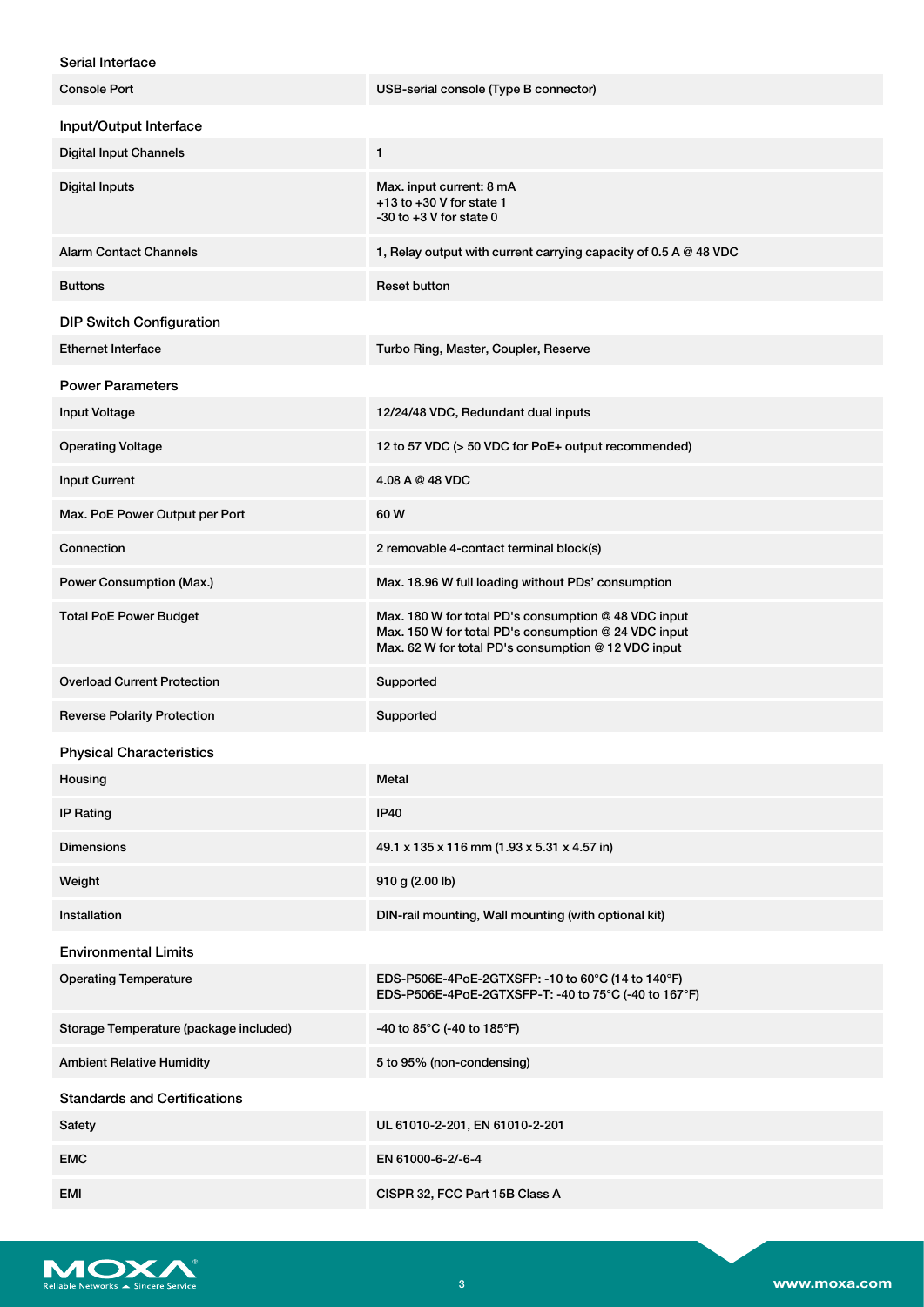| <b>EMS</b>              | IEC 61000-4-6 CS: 10 V<br>IEC 61000-4-4 EFT: Power: 4 kV; Signal: 4 kV<br>IEC 61000-4-5 Surge: Power: 4 kV; Signal: 4 kV<br>IEC 61000-4-2 ESD: Contact: 8 kV; Air: 15 kV<br>IEC 61000-4-3 RS: 80 MHz to 1 GHz: 20 V/m<br>IEC 61000-4-11 DIPs<br>IEC 61000-4-8 PFMF |
|-------------------------|--------------------------------------------------------------------------------------------------------------------------------------------------------------------------------------------------------------------------------------------------------------------|
| <b>Power Substation</b> | IEEE 1613, IEC 61850-3 Edition 2.0                                                                                                                                                                                                                                 |
| Railway                 | EN 50121-4                                                                                                                                                                                                                                                         |
| <b>Traffic Control</b>  | <b>NEMATS2</b>                                                                                                                                                                                                                                                     |
| Vibration               | IEC 60068-2-6                                                                                                                                                                                                                                                      |
| <b>Bump</b>             | IEC 61850-3 Edition 2.0                                                                                                                                                                                                                                            |
| Freefall                | IEC 60068-2-31                                                                                                                                                                                                                                                     |
| Shock                   | IEC 60068-2-27                                                                                                                                                                                                                                                     |
| <b>MTBF</b>             |                                                                                                                                                                                                                                                                    |
| Time                    | 755,167 hrs                                                                                                                                                                                                                                                        |
| <b>Standards</b>        | Telcordia (Bellcore), GB                                                                                                                                                                                                                                           |
| Warranty                |                                                                                                                                                                                                                                                                    |
| <b>Warranty Period</b>  | 5 years                                                                                                                                                                                                                                                            |
| <b>Details</b>          | See www.moxa.com/warranty                                                                                                                                                                                                                                          |
| <b>Package Contents</b> |                                                                                                                                                                                                                                                                    |
| Device                  | 1 x EDS-P506E Series switch                                                                                                                                                                                                                                        |
| Cable                   | 1 x USB type A male to USB type B male                                                                                                                                                                                                                             |
| <b>Installation Kit</b> | 4 x cap, plastic, for RJ45 port<br>2 x cap, plastic, for SFP slot                                                                                                                                                                                                  |
| <b>Documentation</b>    | 1 x quick installation guide<br>1 x product certificates of quality inspection, Simplified Chinese<br>1 x product notice, Simplified Chinese<br>1 x warranty card                                                                                                  |
| <b>Note</b>             | SFP modules need to be purchased separately for use with this product.                                                                                                                                                                                             |

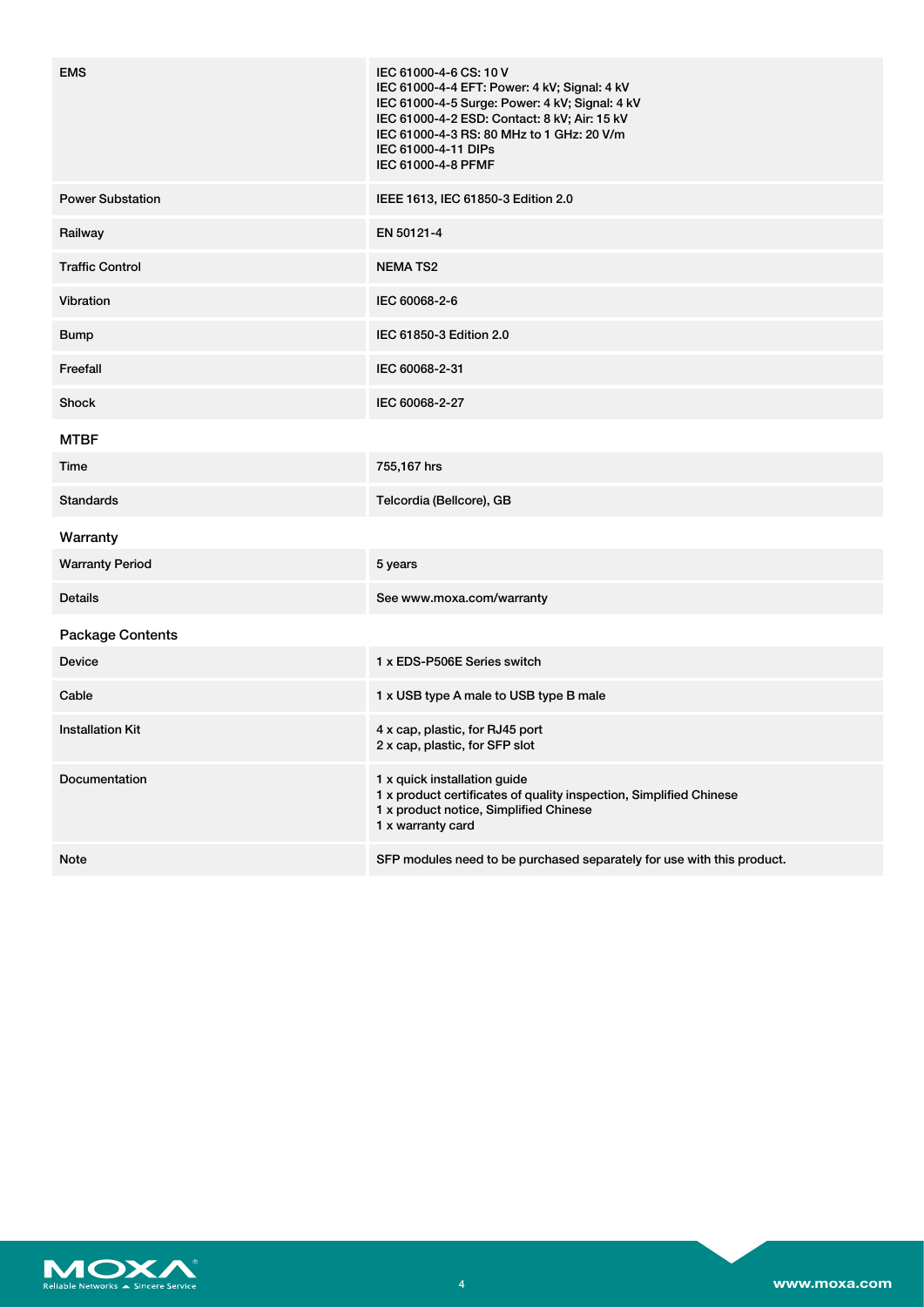# **Dimensions**

## Unit: mm (inch)





# **Ordering Information**

| <b>Model Name</b>        | <b>Combo Ports</b><br>10/100/1000BaseT(X) or 100/<br>1000BaseSFP+ | <b>PoE Ports</b><br>10/100BaseT(X), RJ45 Connector | <b>Operating Temp.</b> |
|--------------------------|-------------------------------------------------------------------|----------------------------------------------------|------------------------|
| EDS-P506E-4PoE-2GTXSFP   | 2                                                                 | 4                                                  | -10 to 60 $^{\circ}$ C |
| EDS-P506E-4PoE-2GTXSFP-T | C                                                                 | 4                                                  | -40 to 75 $^{\circ}$ C |

## **Accessories (sold separately)**

#### Software

| MXview-50                | Industrial network management software with a license for 50 nodes (by IP address)                                                                                     |
|--------------------------|------------------------------------------------------------------------------------------------------------------------------------------------------------------------|
| MXview-100               | Industrial network management software with a license for 100 nodes (by IP address)                                                                                    |
| MXview-250               | Industrial network management software with a license for 250 nodes (by IP address)                                                                                    |
| MXview-500               | Industrial network management software with a license for 500 nodes (by IP address)                                                                                    |
| MXview-1000              | Industrial network management software with a license for 1000 nodes (by IP address)                                                                                   |
| MXview-2000              | Industrial network management software with a license for 2000 nodes (by IP address)                                                                                   |
| <b>MXview Upgrade-50</b> | License expansion of MXview industrial network management software by 50 nodes (by IP address)                                                                         |
| <b>Storage Kits</b>      |                                                                                                                                                                        |
| ABC-02-USB               | Configuration backup and restoration tool, firmware upgrade, and log file storage tool for managed<br>Ethernet switches and routers, 0 to 60°C operating temperature   |
| ABC-02-USB-T             | Configuration backup and restoration tool, firmware upgrade, and log file storage tool for managed<br>Ethernet switches and routers, -40 to 75°C operating temperature |
| <b>SFP Modules</b>       |                                                                                                                                                                        |
| SFP-1FELLC-T             | SFP module with 1 100Base single-mode with LC connector for 80 km transmission, -40 to 85°C<br>operating temperature                                                   |
| SFP-1FEMLC-T             | SFP module with 1 100Base multi-mode with LC connector for 4 km transmission, -40 to 85°C<br>operating temperature                                                     |



 $(1.54)$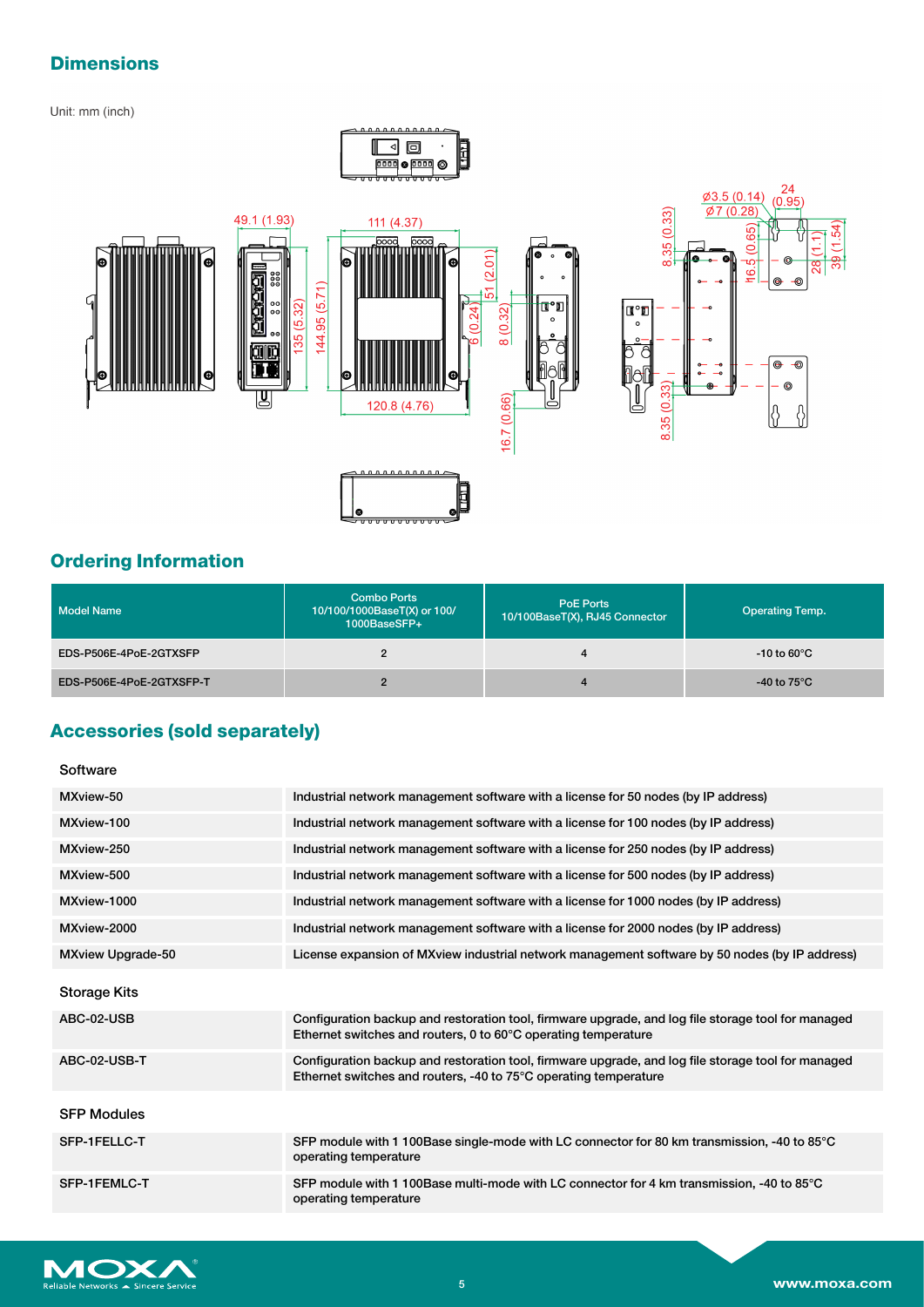| SFP-1FESLC-T    | SFP module with 1 100Base single-mode with LC connector for 40 km transmission, -40 to 85°C<br>operating temperature                                      |
|-----------------|-----------------------------------------------------------------------------------------------------------------------------------------------------------|
| SFP-1G10ALC     | WDM-type (BiDi) SFP module with 1 1000BaseSFP port with LC connector for 10 km transmission; TX<br>1310 nm, RX 1550 nm, 0 to 60°C operating temperature   |
| SFP-1G10ALC-T   | WDM-type (BiDi) SFP module with 1 1000BaseSFP port with LC connector for 10 km transmission; TX<br>1310 nm, RX 1550 nm, -40 to 85°C operating temperature |
| SFP-1G10BLC     | WDM-type (BiDi) SFP module with 1 1000BaseSFP port with LC connector for 10 km transmission; TX<br>1550 nm, RX 1310 nm, 0 to 60°C operating temperature   |
| SFP-1G10BLC-T   | WDM-type (BiDi) SFP module with 1 1000BaseSFP port with LC connector for 10 km transmission; TX<br>1550 nm, RX 1310 nm, -40 to 85°C operating temperature |
| SFP-1G20ALC     | WDM-type (BiDi) SFP module with 1 1000BaseSFP port with LC connector for 20 km transmission; TX<br>1310 nm, RX 1550 nm, 0 to 60°C operating temperature   |
| SFP-1G20ALC-T   | WDM-type (BiDi) SFP module with 1 1000BaseSFP port with LC connector for 20 km transmission; TX<br>1310 nm, RX 1550 nm, -40 to 85°C operating temperature |
| SFP-1G20BLC     | WDM-type (BiDi) SFP module with 1 1000BaseSFP port with LC connector for 20 km transmission; TX<br>1550 nm, RX 1310 nm, 0 to 60°C operating temperature   |
| SFP-1G20BLC-T   | WDM-type (BiDi) SFP module with 1 1000BaseSFP port with LC connector for 20 km transmission; TX<br>1550 nm, RX 1310 nm, -40 to 85°C operating temperature |
| SFP-1G40ALC     | WDM-type (BiDi) SFP module with 1 1000BaseSFP port with LC connector for 40 km transmission; TX<br>1310 nm, RX 1550 nm, 0 to 60°C operating temperature   |
| SFP-1G40ALC-T   | WDM-type (BiDi) SFP module with 1 1000BaseSFP port with LC connector for 40 km transmission; TX<br>1310 nm, RX 1550 nm, -40 to 85°C operating temperature |
| SFP-1G40BLC     | WDM-type (BiDi) SFP module with 1 1000BaseSFP port with LC connector for 40 km transmission; TX<br>1550 nm, RX 1310 nm, 0 to 60°C operating temperature   |
| SFP-1G40BLC-T   | WDM-type (BiDi) SFP module with 1 1000BaseSFP port with LC connector for 40 km transmission; TX<br>1550 nm, RX 1310 nm, -40 to 85°C operating temperature |
| SFP-1GEZXLC     | SFP module with 1 1000BaseEZX port with LC connector for 110 km transmission, 0 to 60°C operating<br>temperature                                          |
| SFP-1GEZXLC-120 | SFP module with 1 1000BaseEZX port with LC connector for 120 km transmission, 0 to 60°C operating<br>temperature                                          |
| SFP-1GLHLC      | SFP module with 1 1000BaseLH port with LC connector for 30 km transmission, 0 to 60°C operating<br>temperature                                            |
| SFP-1GLHLC-T    | SFP module with 1 1000BaseLH port with LC connector for 30 km transmission, -40 to 85°C operating<br>temperature                                          |
| SFP-1GLHXLC     | SFP module with 1 1000BaseLHX port with LC connector for 40 km transmission, 0 to 60°C operating<br>temperature                                           |
| SFP-1GLHXLC-T   | SFP module with 1 1000BaseLHX port with LC connector for 40 km transmission, -40 to 85°C<br>operating temperature                                         |
| SFP-1GLSXLC     | SFP module with 1 1000BaseLSX port with LC connector for 500 m transmission, 0 to 60°C operating<br>temperature                                           |
| SFP-1GLSXLC-T   | SFP module with 1 1000BaseLSX port with LC connector for 500 m transmission, -40 to 85°C<br>operating temperature                                         |
| SFP-1GLXLC      | SFP module with 1 1000BaseLX port with LC connector for 10 km transmission, 0 to 60°C operating<br>temperature                                            |
| SFP-1GLXLC-T    | SFP module with 1 1000BaseLX port with LC connector for 10 km transmission, -40 to 85°C operating<br>temperature                                          |
| SFP-1GSXLC      | SFP module with 1 1000BaseSX port with LC connector for 300/550 m transmission, 0 to 60°C<br>operating temperature                                        |
| SFP-1GSXLC-T    | SFP module with 1 1000BaseSX port with LC connector for 300/550 m transmission, -40 to 85°C<br>operating temperature                                      |
| SFP-1GZXLC      | SFP module with 1 1000BaseZX port with LC connector for 80 km transmission, 0 to 60°C operating<br>temperature                                            |
| SFP-1GZXLC-T    | SFP module with 1 1000BaseZX port with LC connector for 80 km transmission, -40 to 85°C operating<br>temperature                                          |